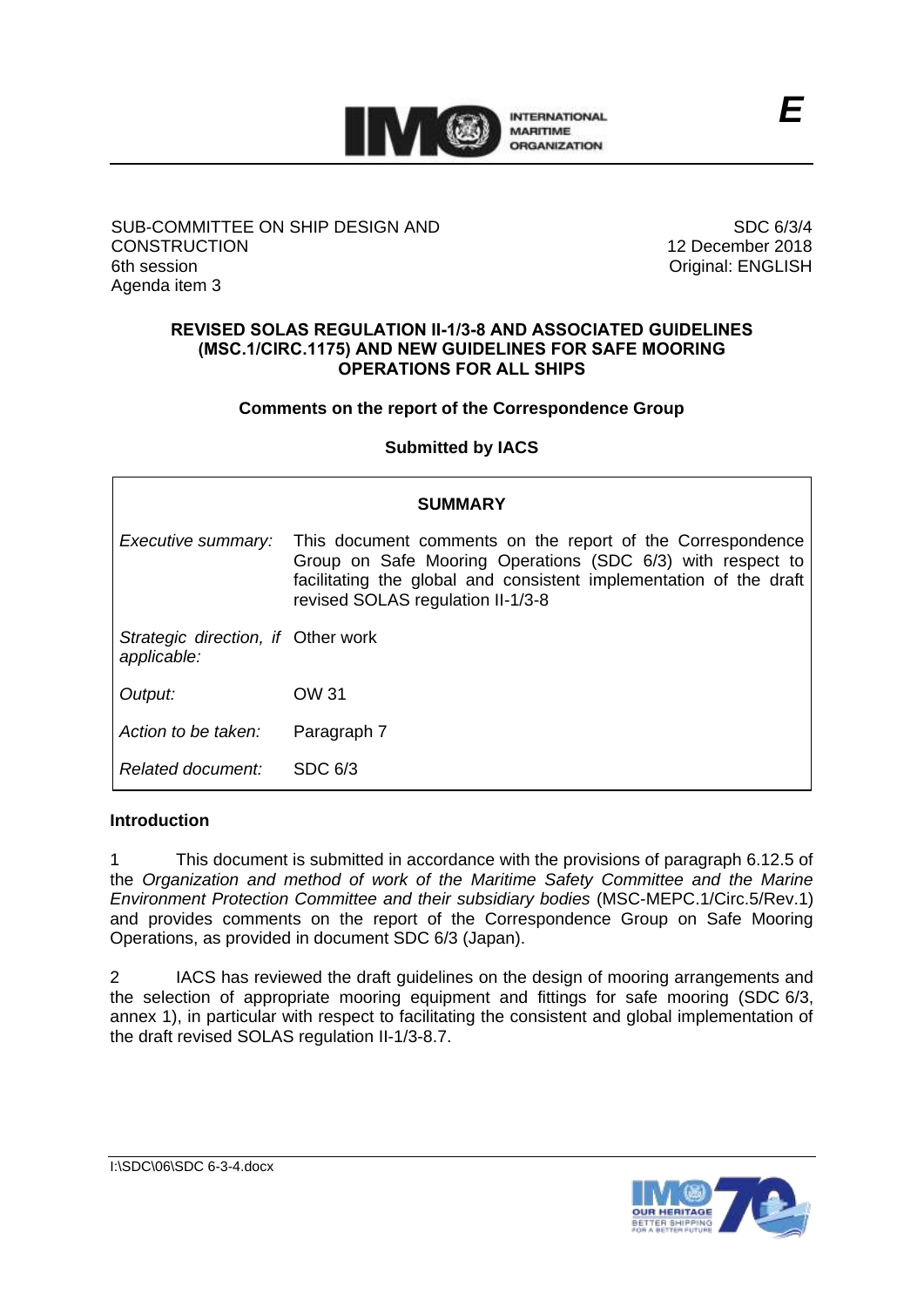## **Discussion**

3 IACS has identified the following provisions in the draft guidelines which are considered to be in need of clarification in order to facilitate their global and consistent implementation:

.1 Paragraphs 5.1.2.2 and 5.1.2.3:

"Where a straight lead (authors note: of a mooring line) is not possible:

[…]

- .2 the leads should minimize the distance the line traverses the mooring area from winch to the fairlead; and
- .3 the need for frequent changes of direction of mooring line is minimized to prevent reductions in mooring line strength due to bend loss and introduction of complex snap-back areas."
- .2 Paragraphs 5.1.10.1 and 5.1.10.5:

"The mooring arrangements should be designed to minimize the exposure of the shipboard personnel to lines under tension through snap back or sudden movements of mooring lines. In this respect the following measures should be considered:

- .1 locate, as far as possible, winches close to shipside fairleads. The position of winches should not result in inappropriate mooring line orientations, or block or otherwise interfere with the use of shipside fairleads for additional mooring lines, connecting up of tugs for towage during mooring operations or the ability to safely moor the ship;
	- […]
- .5 mooring lines as far as reasonably practicable are permanently fixed to a mooring winch[.][; or]

 $[...]$ "

.3 Paragraph 5.1.11.1:

"To minimize the need for manual handling of towing and mooring lines, the following measures should be considered:

.1 equipment and fitting arrangements should minimize the distance over which any mooring line may need to be handled;

[…]"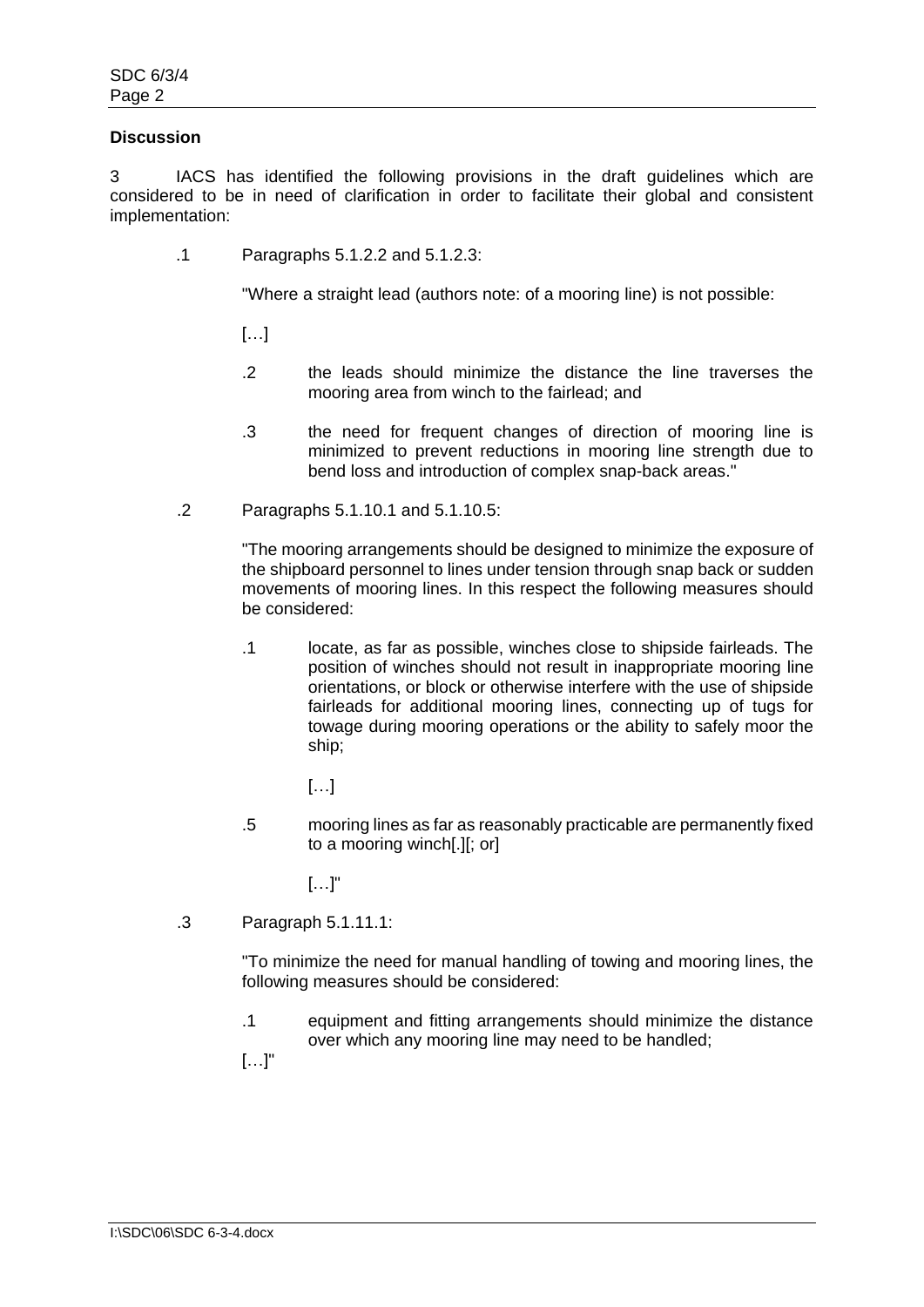.4 Paragraphs 5.2.1.1 and 5.2.1.3:

"The selection of winches should take into account:

- .1 the availability of winches with alternative drum arrangements, including split drum arrangements, which can reduce the need for manual handling of mooring lines during mooring operations;
- […]
- .3 the availability of constant tension winches and their appropriateness for the normal operation of the ship; and
- $[\ldots]$ "

4 The provisions quoted in paragraph 3 above include terms such as "minimize", "as far as possible" or "as far as reasonably practicable". IACS is of the view that these terms require clarification. However, the development of prescriptive requirements to facilitate the uniform implementation of these provisions is not considered to be appropriate, recognizing their application to a large variety of ship types and sizes and the need to retain flexibility of the solutions that designers may identify.

5 IACS has identified the following further provisions in the draft guidelines which are considered to be clarified in order to facilitate their uniform implementation, but without additional prescriptive requirements being developed:

.1 Paragraph 5.1.7:

"Deck illumination should provide a clear view of the mooring deck and the equipment and lines being worked during hours of darkness or in conditions of limited visibility."

.2 Paragraph 5.1.9:

"Unless the size and special features of the ship do not permit it, equipment and fittings in mooring areas should be positioned to provide mooring personnel with unobstructed access to the following during mooring operations:

- .1 mooring winches and winch controls;
- .2 mooring fittings;
- .3 mooring lines and mooring line stowage; and
- .4 the space between shipside fairleads and winches to permit mooring personnel to safely apply stoppers to mooring lines when necessary."
- .3 Paragraphs 5.1.11.6:

"To minimize the need for manual handling of towing and mooring lines, the following measures should be considered:

 $[...]$